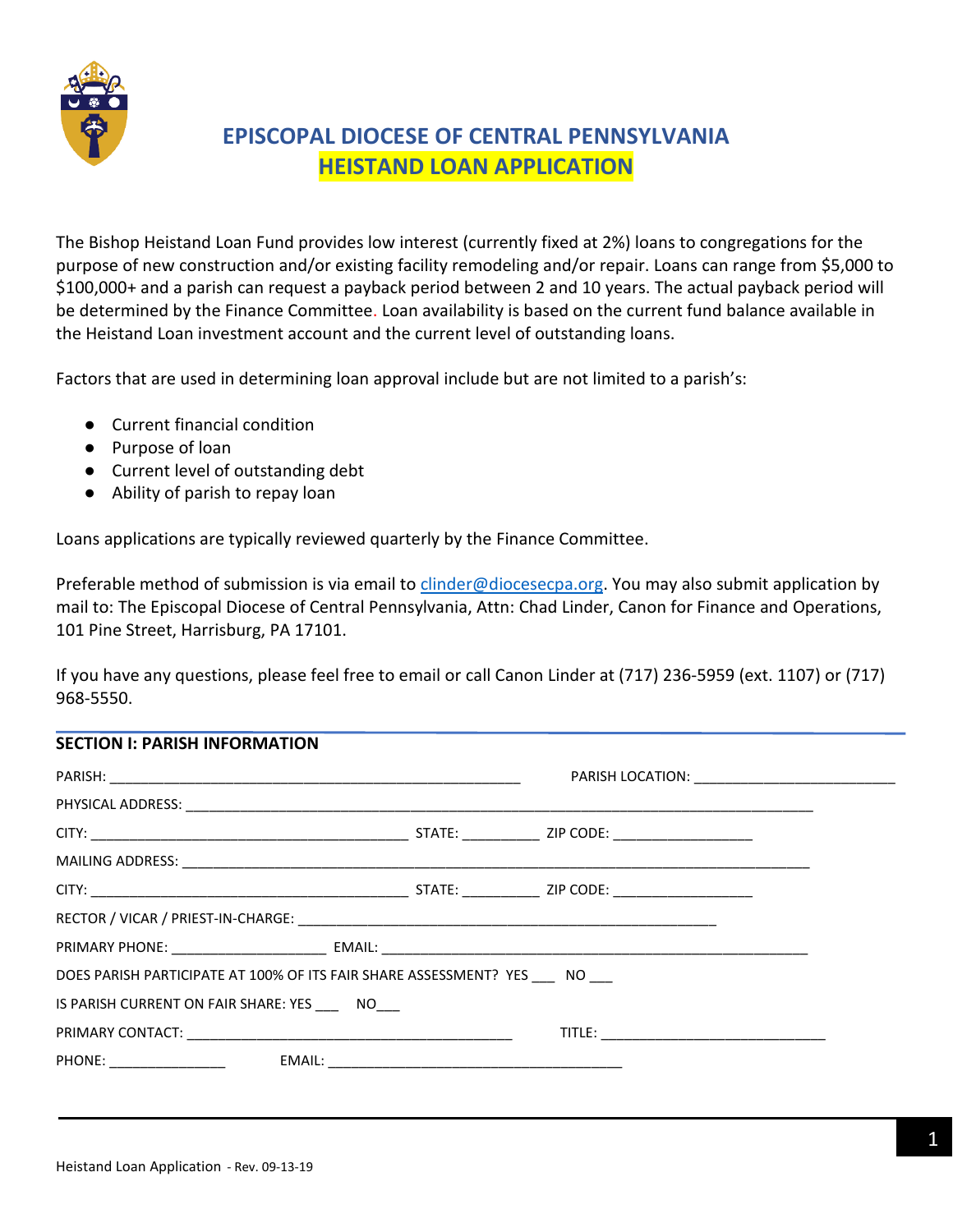#### IS PARISH CURRENTLY PARTICIPATING IN SHAPED BY FAITH? YES \_\_\_ NO \_\_\_

#### VESTRY CONTACT INFORMATION:

| NAME | <b>TITLE</b>  | <b>PHONE</b> | EMAIL |
|------|---------------|--------------|-------|
|      | Senior Warden |              |       |
|      | Junior Warden |              |       |
|      | Secretary     |              |       |
|      | Treasurer     |              |       |
|      |               |              |       |

HAS VESTRY APPROVED LOAN REQUEST: YES \_\_\_ NO \_\_\_ DATE APPROVED: \_\_\_\_\_\_\_\_\_\_\_\_\_

#### **SECTION II: PURPOSE OF LOAN:**

**PLEASE ATTACHED A DETAILED NARRATIVE FOR THE REASON(S) BEHIND THE NEED TO SECURE FUNDING. PLEASE ALSO INCLUDE SPECIFICS ON HOW THE RELATED PROJECT(S) WILL IMPACT THE PARISH'S MISSION AND MINISTRY. ALSO INCLUDE PARISH PLANS ON HOW THE LOAN WILL BE REPAID AND THE SOURCES OF SUCH FUNDS.** 

|                            | SECTION III: AMOUNT & TERM – current loan rate is a fixed 2% |                        |  |
|----------------------------|--------------------------------------------------------------|------------------------|--|
| AMOUNT BEING REQUESTED: \$ | TERM:                                                        | (Between 2 – 10 years) |  |

\_\_\_\_\_\_\_\_\_\_\_\_\_\_\_\_\_\_\_\_\_\_\_\_\_\_\_\_\_\_\_\_\_\_\_\_\_\_\_\_\_\_\_\_\_\_\_\_\_\_\_\_\_\_\_\_\_\_\_\_\_\_\_\_\_\_\_\_\_\_\_\_\_\_\_\_\_\_\_\_\_\_\_\_\_\_\_\_\_\_

\_\_\_\_\_\_\_\_\_\_\_\_\_\_\_\_\_\_\_\_\_\_\_\_\_\_\_\_\_\_\_\_\_\_\_\_\_\_\_\_\_\_\_\_\_\_\_\_\_\_\_\_\_\_\_\_\_\_\_\_\_\_\_\_\_\_\_\_\_\_\_\_\_\_\_\_\_\_\_\_\_\_\_\_\_\_\_\_\_\_

\_\_\_\_\_\_\_\_\_\_\_\_\_\_\_\_\_\_\_\_\_\_\_\_\_\_\_\_\_\_\_\_\_\_\_\_\_\_\_\_\_\_\_\_\_\_\_\_\_\_\_\_\_\_\_\_\_\_\_\_\_\_\_\_\_\_\_\_\_\_\_\_\_\_\_\_\_\_\_\_\_\_\_\_\_\_\_\_\_\_

\_\_\_\_\_\_\_\_\_\_\_\_\_\_\_\_\_\_\_\_\_\_\_\_\_\_\_\_\_\_\_\_\_\_\_\_\_\_\_\_\_\_\_\_\_\_\_\_\_\_\_\_\_\_\_\_\_\_\_\_\_\_\_\_\_\_\_\_\_\_\_\_\_\_\_\_\_\_\_\_\_\_\_\_\_\_\_\_\_\_

### **SECTION IV: REQUIRED SIGNATURES**

| Senior Warden:<br><u> 1980 - Jan James Sammer, mars and de la propinsie de la propinsie de la propinsie de la propinsie de la propi</u> | Date: |
|-----------------------------------------------------------------------------------------------------------------------------------------|-------|
| Jr. Warden:                                                                                                                             | Date: |
| Secretary:                                                                                                                              | Date: |
| Treasurer:                                                                                                                              | Date: |

### **SECTION V: NOTES / COMMENTS**